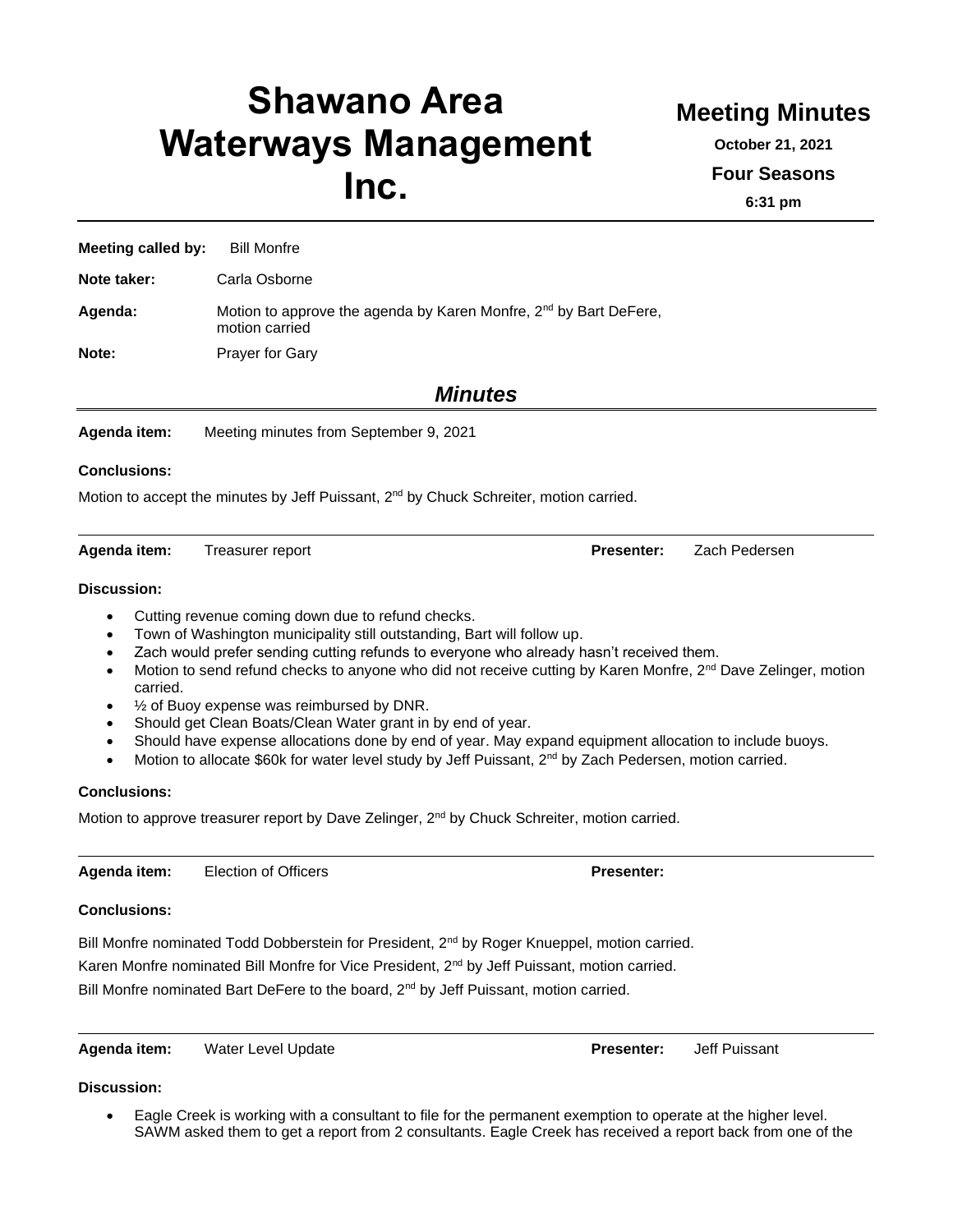consultants and is expecting to receive the report from the second consultant by the end of October. By the 1<sup>st</sup> or 2<sup>nd</sup> week of November, SAWM should be getting the details of the reports. Jeff P. will meet with David from Eagle Creek to get the details and share them with the board.

- SAWM will need to approve the anticipated expense for filing for the permanent exemption.
- Eagle Creek filed with FERC on Oct.  $19<sup>th</sup>$  an updated operation and monitoring plan which is part of the process for the getting the approval for the permanent exemption. Jeff will forward it to the board.
- The cost sharing agreement with Eagle Creek needs to be approved by November.
- SAWM wants to be part of the approval process for expenditures for filing for the permanent exemption.
- Application for the permanent exemption needs to be filed by Nov. 15, 2023.
- The permanent exemption will be our only and last chance to permanently keep the water level at the higher level of 802.9.

#### **Conclusions:**

| <b>Action items</b> |                                                     | Person responsible                            | <b>Deadline</b> |
|---------------------|-----------------------------------------------------|-----------------------------------------------|-----------------|
| $\checkmark$        | Complete Cost Sharing Agreement with Eagle Creek    | Jeff Puissant, Bill Monfre, board<br>approval | November        |
| $\checkmark$        | Send the Operation and Monitoring Plan to the board | Jeff Puissant                                 |                 |

**Agenda item:** Weed Cutting Options **Presenter:** Bill Monfre, Karen Monfre

#### **Discussion:**

- 2019 DNR grant was for repairing the river harvester only.
- Repairs on the lake harvester and barge were paid for by SAWM.
- Since 2019 grant was for the river harvester only it would be possible to get a grant for a new lake harvester and barge. Must keep the river unit otherwise would have to pay back the grant.
- Grants are now 50% cost sharing.
- Barge and harvester are approximately \$250k each.
- Bill met with DNR at Lake Leaders and found that chemical treatment is not planned to be eliminated by DNR. Therefore, we will not have to plan on cutting the buoy lanes and spot treatments mechanically.
- Jeff K. thinks we can get by with current equipment for 1-2 years. Need to repair motor.
- Karen Monfre presented Weed Cutting Analysis. See attachment. The analysis shows that private cutting is profitable, but it depends on the wear and tear of the equipment.
- Aquarius is not interested in buying our equipment.
- Should present cutting analysis to municipalities.

#### **Conclusions:**

Need to form a committee to make a recommendation to board on equipment and private cutting.

| Agenda item: | <b>Committee Assignments</b> | <b>Presenter:</b> | Bill Monfre. Todd |
|--------------|------------------------------|-------------------|-------------------|
|              |                              |                   | Dobberstein       |

#### **Discussion:**

- Suggested committees: Finance and Administration, Education and Communication, Lake Quality, Navigation and Safety, Fishery and Wildlife
- Motion to approve committees by Karen Monfre, 2<sup>nd</sup> by Jeff Puissant, motion carried.
- Committee members (from those present at meeting):
	- o Finance and Administration Karen Monfre, Paul Seidenstricter, Nitta Charnon, Zach Pedersen
		- o Education and Communication Carla Osborne, David Schreiter, Nitta Charnon
		- o Lake Quality Dave Zelinger
		- o Navigation and Safety Jeff Knope, Bart DeFere, Jeff Puissant, Randy Baxster, Dave Enright, Bill Monfre
		- $\circ$  Fishery and Wildlife Bill Monfre, Dave Enright